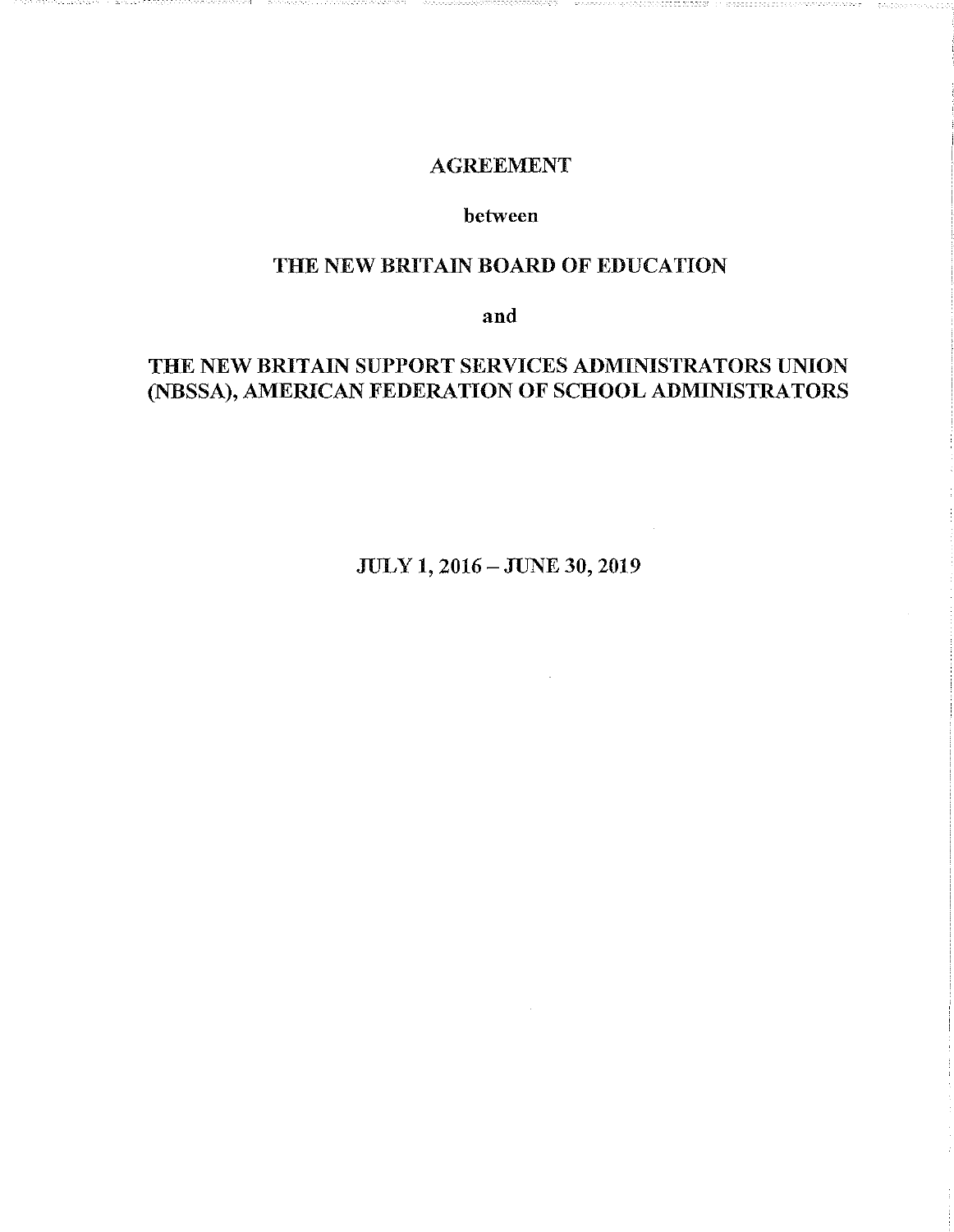# **TABLE OF CONTENTS**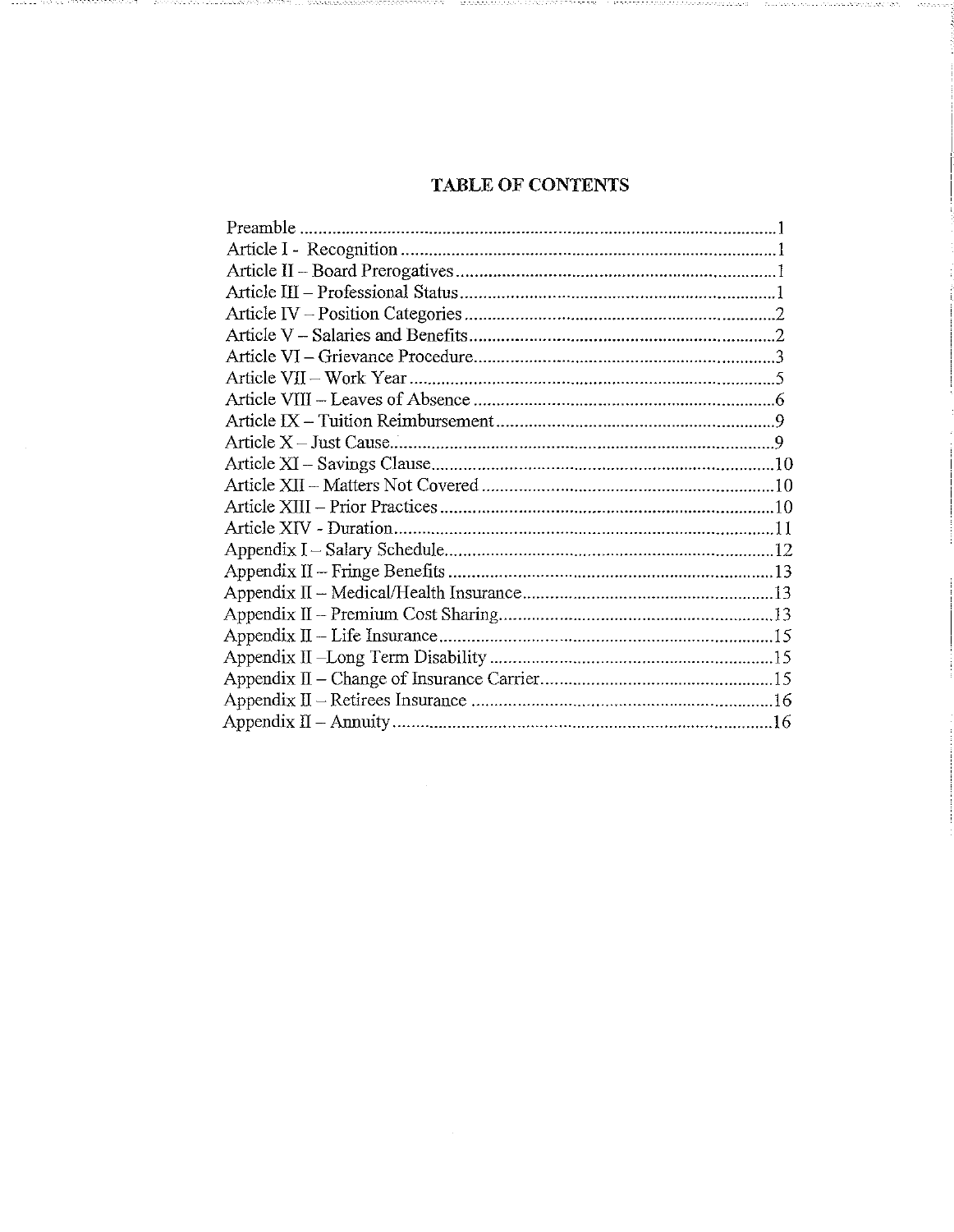$\label{eq:2.1} \frac{1}{\sqrt{2}}\left(\frac{1}{\sqrt{2}}\right)^{2} \left(\frac{1}{\sqrt{2}}\right)^{2} \left(\frac{1}{\sqrt{2}}\right)^{2} \left(\frac{1}{\sqrt{2}}\right)^{2} \left(\frac{1}{\sqrt{2}}\right)^{2} \left(\frac{1}{\sqrt{2}}\right)^{2} \left(\frac{1}{\sqrt{2}}\right)^{2} \left(\frac{1}{\sqrt{2}}\right)^{2} \left(\frac{1}{\sqrt{2}}\right)^{2} \left(\frac{1}{\sqrt{2}}\right)^{2} \left(\frac{1}{\sqrt{2}}\right)^{2} \left(\$ 

 $\label{eq:2.1} \frac{1}{\sqrt{2\pi}}\int_{0}^{\infty}\frac{1}{\sqrt{2\pi}}\left(\frac{1}{\sqrt{2\pi}}\right)^{2\alpha} \frac{1}{\sqrt{2\pi}}\int_{0}^{\infty}\frac{1}{\sqrt{2\pi}}\left(\frac{1}{\sqrt{2\pi}}\right)^{\alpha} \frac{1}{\sqrt{2\pi}}\frac{1}{\sqrt{2\pi}}\int_{0}^{\infty}\frac{1}{\sqrt{2\pi}}\frac{1}{\sqrt{2\pi}}\frac{1}{\sqrt{2\pi}}\frac{1}{\sqrt{2\pi}}\frac{1}{\sqrt{2\pi}}\frac{1}{\sqrt{2\$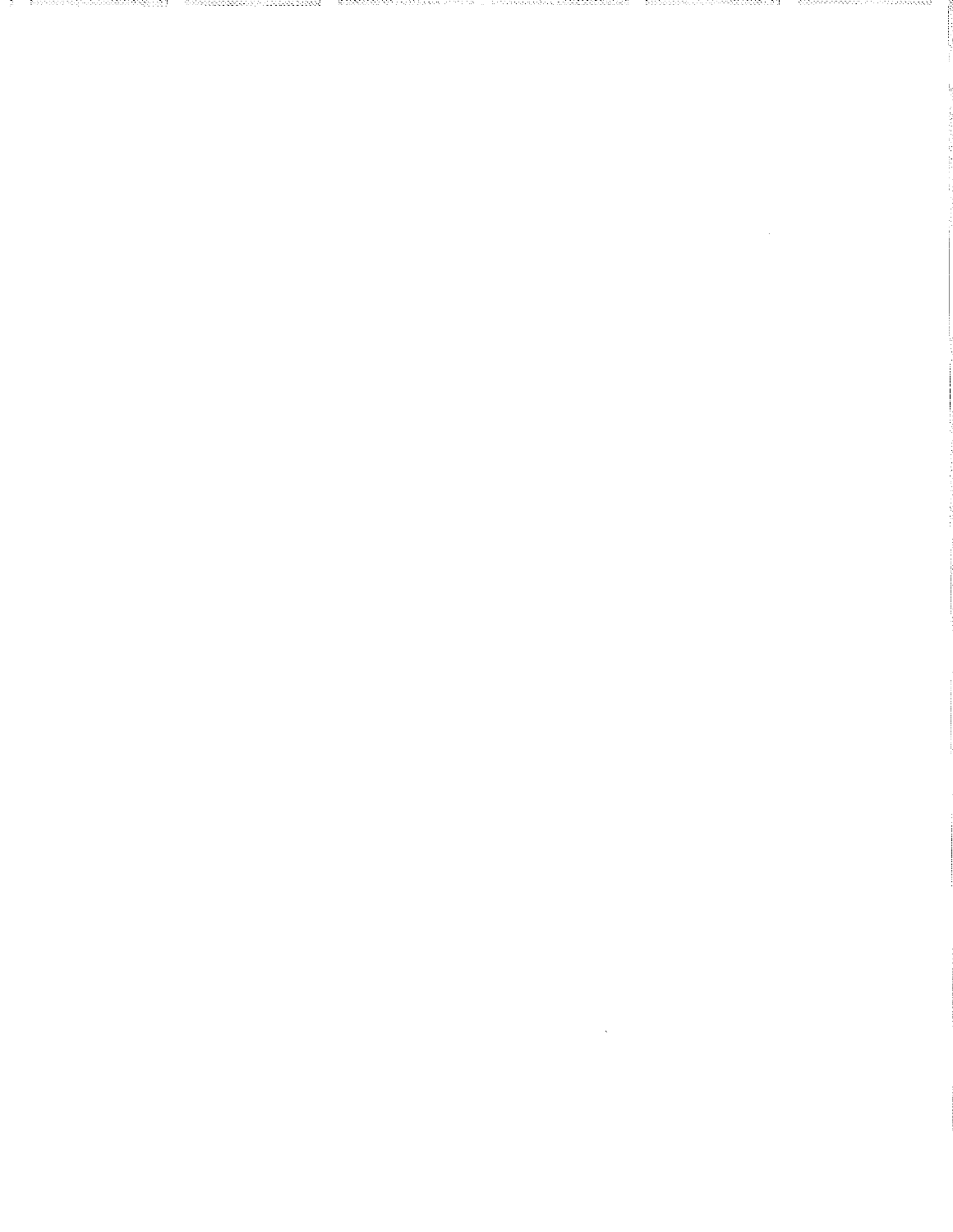#### PREAMBLE

This Agreement is made and entered into by and between the Board of Education of the City of New Britain (referred to as the "Board) and the New Britain Support Services Administrators Union (referred to as the "NBSSA" or "Union").

## **ARTICLE I** RECOGNITION

- 1: 1 The Board recognizes the Union as the sole and exclusive bargaining agent for the purpose of collective bargaining pursuant to the Municipal Employee Relations Act, Conn. Gen. Stat. 7-467, et seq., with respect to wages, hours and other conditions of employment for employees of the Board of Education serving in the position of Chief Facilities and Special Projects Officer.
- 1:2 It is agreed that the NBSSA shall waive its rights to representation and any claim of bargaining unit work for any NBSSA positions which become vacant upon the separation of any present NBSSA employee. As future NBSSA positions become vacant they will be deemed deleted under section 1:1 above. Section 1:1 is not subject to any future negotiations between the parties and will be included in any successor contract until the NBSSA ceases to exist

## ARTICLE II BOARD PREROGATIVES

2:1 It is recognized that the Board has and will continue to retain the right, responsibility and prerogative to direct the operations of the public schools in the City of New Britain in all respects, provided however, that the same rights, responsibilities and prerogatives shall not be exercised in a marmer inconsistent with or in violation of any of the specific terms and provisions of the Agreement

## ARTICLE III PROFESSIONAL STATUS

3:1 It is recognized that the NBSSA is composed of members of the administration charged with interpreting and implementing Board policies at the department level and as members of the administrative staff, they have the interest of professionals in their work. Therefore, the parties shall meet upon the request of the other at a mutually convenient time and place to discuss matters concerning the bargaining unit or bargaining unit members. These meetings shall not exceed one a month unless by mutual agreement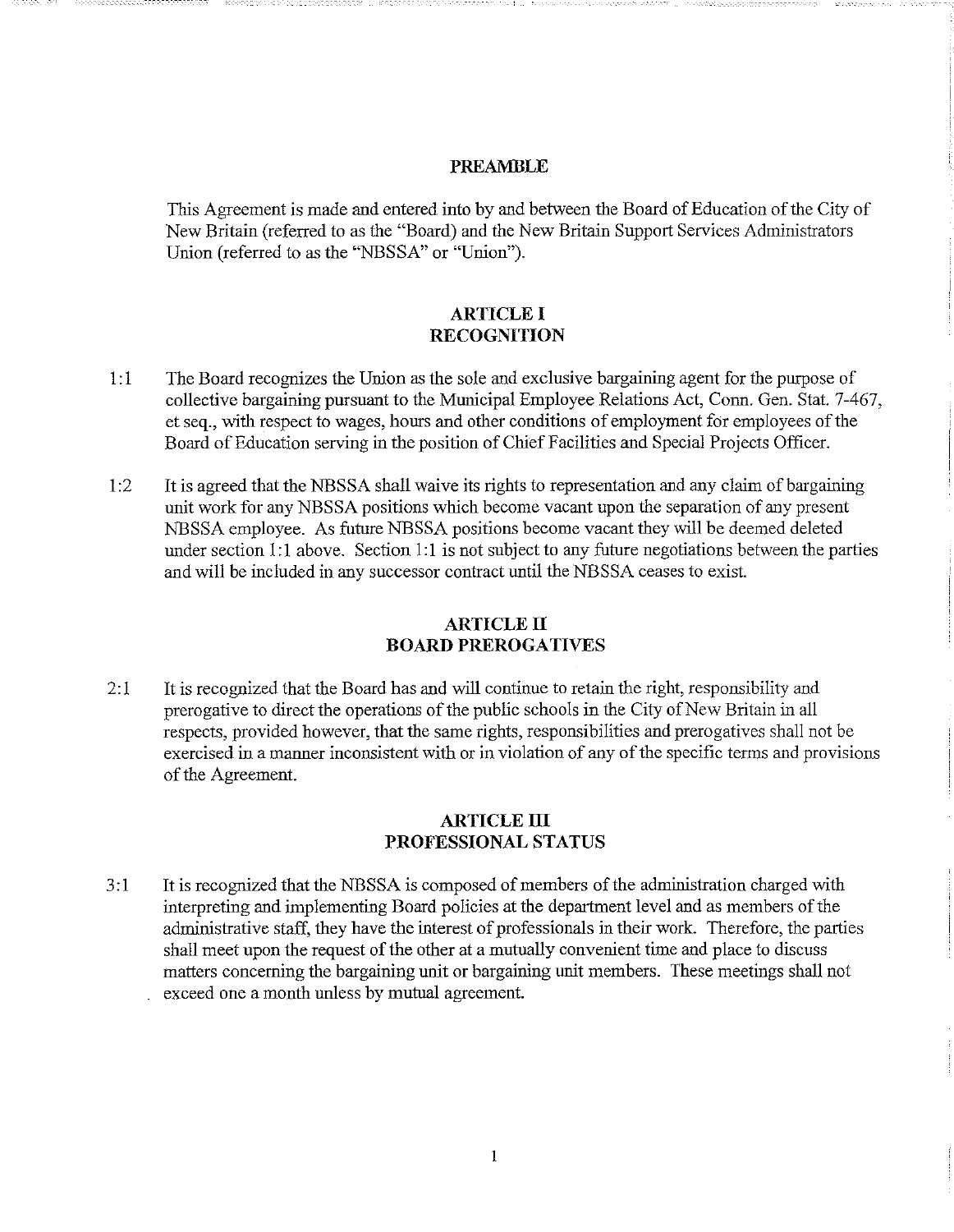## ARTICLE IV **POSITION CATEGORIES**

4:1 Position categories shall be defined as:

Chief Facilities and Special Projects Officer

4:2 In the event the Board decides to modifY the job description/job duties of or eliminate a bargaining unit position, the Board shall notify the Union in writing and solicit the Union's comments regarding any such modification or elimination. The parties agree to negotiate the impact, if any, of such modification or elimination and shall consider such member for placement in a vacant position within the school district for which the member is qualified without violating any other collective bargaining agreement and/or the law.

## ARTICLE V **SALARIES AND BENEFITS**

- 5:1 Salary
	- (a) The annual salary schedules are set forth in Appendix L
	- (b) Salaries shall be paid in twenty-six (26) payments.
- 5:2 Fringe Benefits

Fringe benefits are set forth in Appendix II.

5:3 Mileage/Cell Phone Stipend

The Chief Facilities and Special Projects Officer will receive a \$200 per month stipend for work related expenses (i.e. travel allowance, cell phone reimbursement).

5:4 Personal Property Fund

The Board shall allocate \$1,000 each year for the purpose of reimbursing administrators for damage to personal property (vehicles only) incurred while in the performance of duty. Such payment shall not duplicate those covered by the member's insurance. **All** reimbursements for the foregoing will be held until the end of the fiscal year at which time reimbursement will be made in full if the amount allocated is sufficient for such purpose; otberwise, prorated reimbursement will be made according to the demands made on the fund.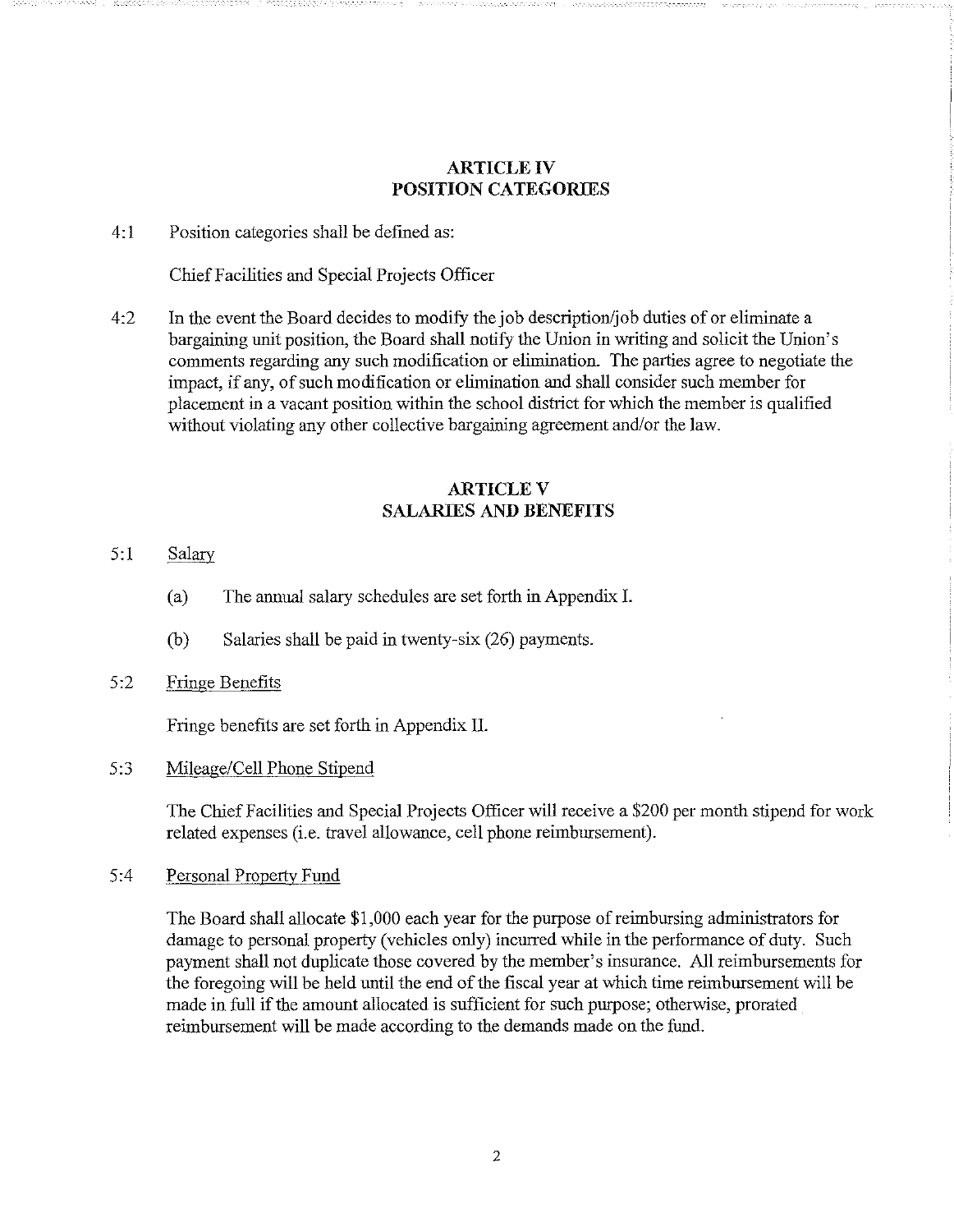## ARTICLE VI GRIEVANCE PROCEDURE

## 6:1 Definition

A grievance shall mean a complaint by an employee that bislher rights under the specific language of this Agreement have been violated or that as to him/her there is a misinterpretation or misapplication of the specific provisions of the Agreement. As used in tbis Article, the term "employee" shall mean either:

- (1) an individual employee;
- (2) a group of employees having the same grievance; or
- (3) the NBSSA

Grievances brought by the NBSSA shall be brought in the name of the aggrieved, or in the name of its president, where the complaint involves more than one member. The grievance shall remain as presented in writing at the first step of the procedure and the nature of the grievance shall not be changed during the grievance process.

- 6:2 Procedure
- (a) A bargaining unit employee and an NBSSA representative (if the employee desires a representative) shall first discuss the problem witbin ten (10) working days of the event with the school official or administrator against whom he/she is aggrieved. The school official or administrator will have ten (10) working days to respond. If the matter is not satisfactorily adjusted within ten (10) working days following the meeting, the Grievant shall submit it in writing to that same official or administrator on the next  $(11<sup>th</sup>)$  working day following the meeting. The administrator shall have five (5) working days to respond in writing.
- (b) Failing satisfactory settlement, the Grievant will have ten (10) working days from receipt of the administrator's written response to appeal to the Superintendent. The appeal shall be in writing and shall set forth specifically the act or conditions on wbich the grievance is based, the relevant contract provisions, the basis of appeal and the remedy requested.
- (c) The Superintendent and/or designee shall meet with the employee and an NBSSA representative within ten (10) working days of the receipt by him/her of such appeal and shall give his/her decision in writing to the employee and the NBSSA witbin ten (10) working days of such meeting.
- 6:3 Arbitration
- (a) In the event of a grievance involving the application or interpretation of the specific provisions of this Agreement has not been settled under the procedures above, the NBSSA may submit such grievance to the American Arbitration Association for arbitration, in accordance with its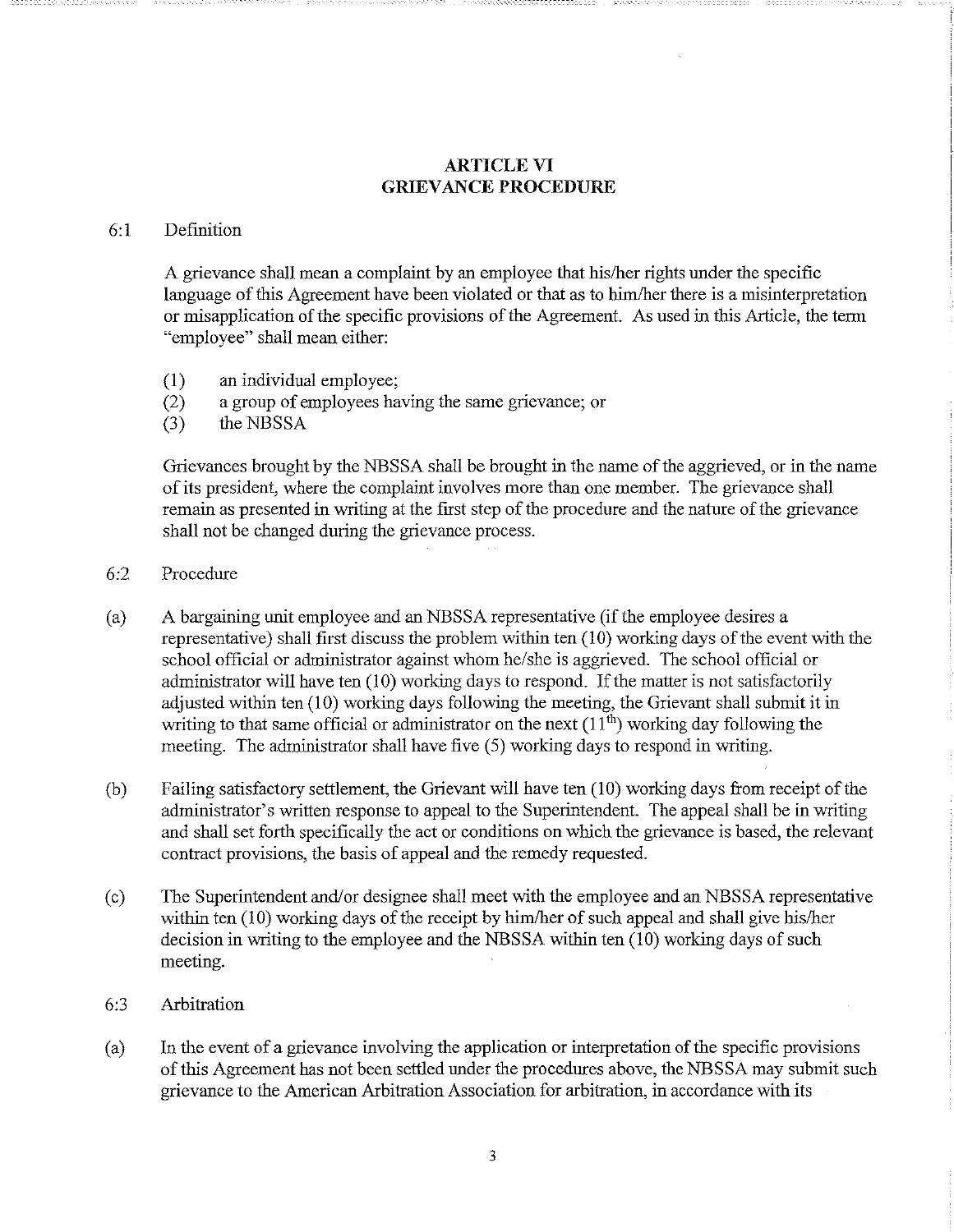administrative procedures, practices and rules. Whether or not previously indicated at earlier steps, the provision(s) of the Agreement which are involved shall be identified in the submission.

- (b) Notice of intention to submit to arbitration under subsection (a) above must be in writing addressed to the Superintendent of Schools, and submission to the American Arbitration Association must be made not later than ten (10) working days following the decision of the Superintendent or the expiration of the time limits for making such decision, whichever shall first occur.
- (c) The arbitrator shall hear and decide only one grievance in each case. He/she shall be bound by and must comply with all of the terms of this Agreement. He/she shall have no power to add to, delete from of modify in any way any of the provisions of this Agreement. The decision of the arbitrator shall be binding upon both parties and all employees during the life of this Agreement. Fees and expenses of the arbitrator shall be borne equally by the Board and the NBSSA.
- (d) No provisions of this Agreement which are stated as a matter of policy shall be subject to arbitration.
- 6:4 General Provisions
- (a) Any grievance as defined in 6:1 above, not presented for disposition through the grievance procedure under 6:2 within ten (10) working days of the occurrence of the conditions giving rise thereto shall not thereafter be considered a grievance under this Agreement. Failure at any step of this procedure to appeal a decision within the specified time limits shall be considered acceptance by the aggrieved of the decision rendered, and such decision shall thereafter be binding upon both the aggrieved and the NBSSA. The time limits specified at any step may be extended in a particular instance by agreement between the Superintendent and/or designee and the NBSSA.
- (b) No employee may file for arbitration except with the approval and participation of the NBS SA.
- (c) Hearings held under this procedure shall be conducted at a time and place which will afford a fair and reasonable opportunity for the attendance by all necessary persons. When, at the discretion of the Board, such hearings are held during school hours, all members who must be present at the hearing shall be excused without loss of pay for that purpose.
- (d) The NBSSA shall have the right to initiate a grievance or appeal from the disposition of a grievance of an employee or group of employees at any step of this procedure.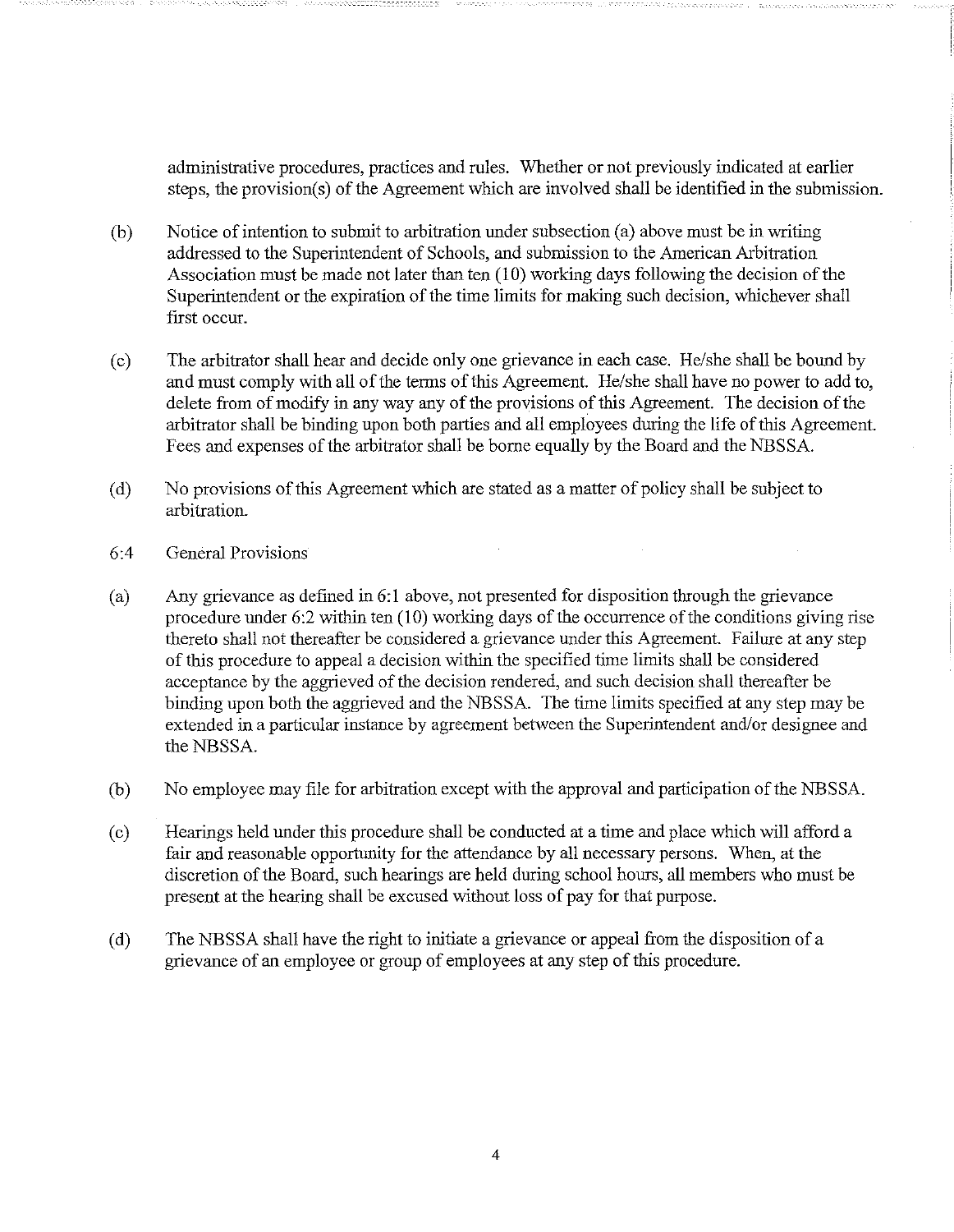## **ARTICLE VII** WORK YEAR

- 7: I It is understood that each member shall carry out his/her responsibilities to the extent necessary in order to complete his/her work.
- 7:2 The recognized paid holidays shall be as follows:

New Year's Day Martin Luther King's Day Lincoln's Birthday President's Day Good Friday Memorial Day Independence Day Labor Day Columbus Day Veteran's Day Thanksgiving Day Day after Thanksgiving Last working day before Christmas Christmas Day Next regular work day after Christmas

No holiday pay shall be paid to an employee who is under suspension without pay.

7:3 Employees shall be entitled to vacation at the rate of two and one-quarter  $(2 \frac{1}{4})$  days per month, up to a maximum of twenty-seven (27) days in a fiscal year. Such vacation time shall be exclusive of legal holidays and may be accumulated to a maximum of forty (40) days, payable upon death or cessation of services with the New Britain School District. Vacation shall not normally be allowed during the two weeks prior to the start of the school year or the week following the end of the school year unless the employee obtains the prior written approval of the Superintendent or designee.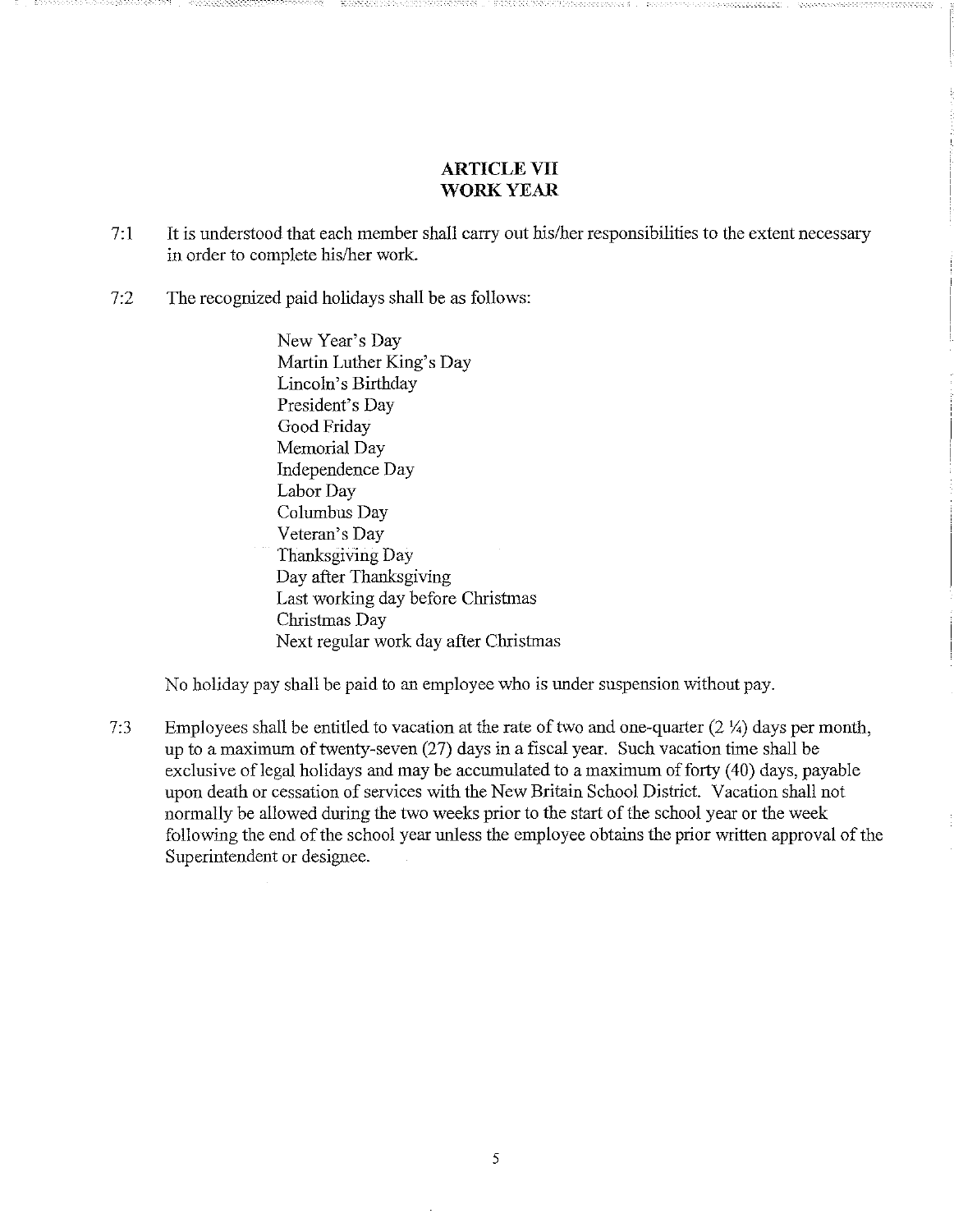## **ARTICLE VIII** LEAVES **OF** ABSENCE

#### 8:1 Paid Sick Leave

Each member shall be entitled to eighteen (18) sick days with pay per year. Each employee shall be entitled to accumulate two hundred twenty (220) days of sick leave. Sick leave in excess of the amount accrued may be granted by the Superintendent, up to a limit of thirty (30) days with pay.

Each member with ten or more years of service with the New Britain Board of Education shall be paid upon retirement or death for unused accumulated sick leave at the rate of 2% per year of service for the first twenty (20) years of service and 1 and 1/2% per year of service beyond twenty years; maximum payment shall be 65% of accumulated sick leave. Payment shall be included in the member's final paycheck or any other reasonable option mutually agreeable to the Board and the Union at a rate of compensation equal to the highest per diem salary rate of the member during any year of service to the system. The per diem rate to be used for payment under this paragraph shall be based on 260 days.

#### 8:2 Religious Holiday Leave

Members may be entitled to time off for religious holidays, not to exceed three (3) paid days per year.

#### 8:3 Jury Duty Leave

A member who is called to jury duty shall try to have this service deferred to a time that will not conflict with hislher obligations. If the member must serve, time must be granted. Salary received for this period shall be equal to the member's full salary. The amount received for such jury duty from the State shall be turned over to the School District.

#### 8:4 Paid Personal Leave

Members shall be permitted absences without loss of pay up to a total of not more than five (5) days in any school year for any or all of the listed reasons below. Personal business days must be taken for appropriate reasons, and are intended to be used for personal business that cannot be conducted outside of regular work hours.

- (a) Weddings
- (b) Graduations
- (e) Personal Business
- (d) Educational Events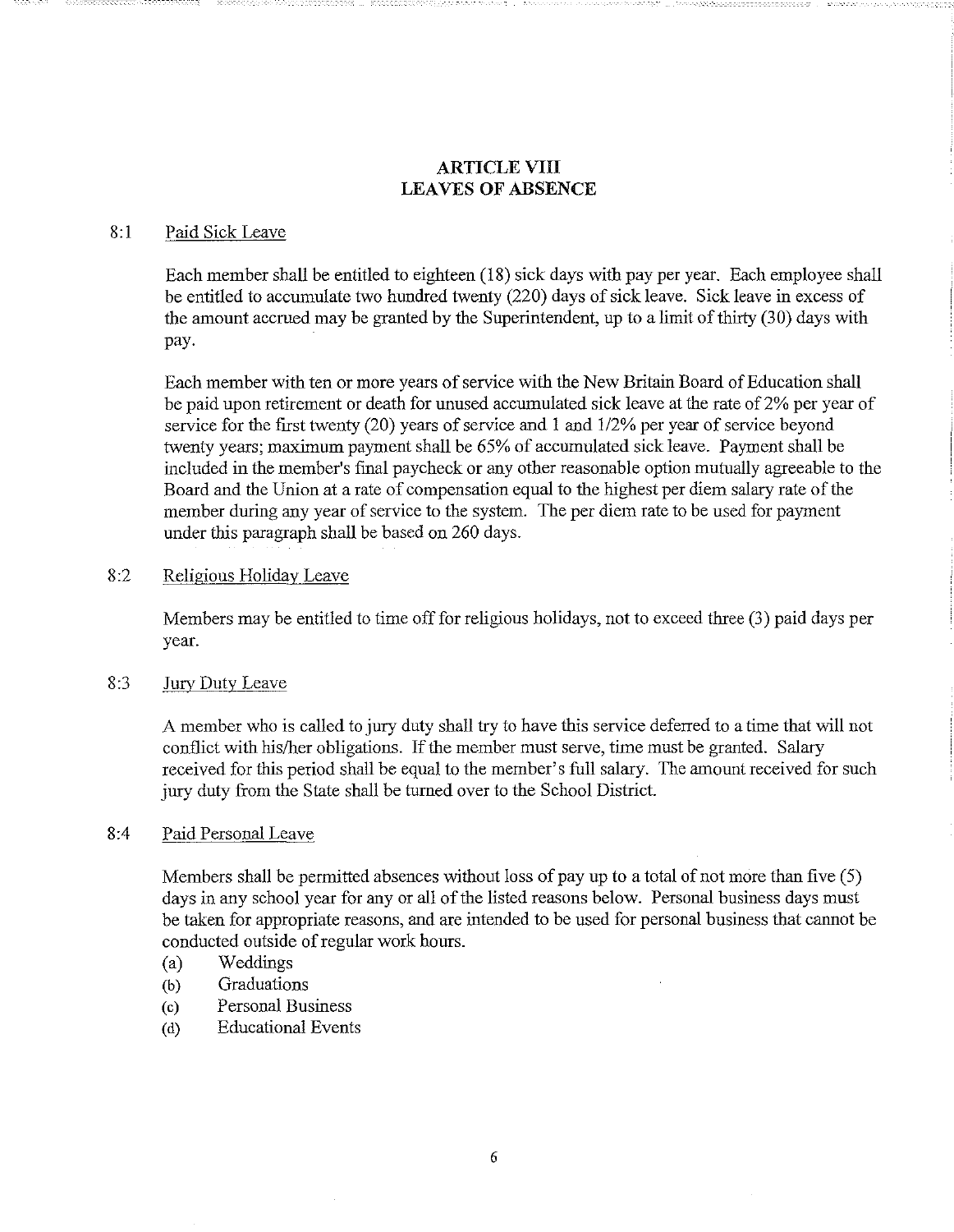A maximum of two (2) paid personal business days shall be granted each year. Unless there is a legitimate reason, personal business days shall not be granted on the last work day before a holiday or the first work day after a holiday, or to extend vacations.

## 8:5 Bereavement Leave

- (a) In case of death in the member's immediate family the member shall be entitled to a maximum of five (5) consecutive work days leave. Immediate family for purposes of this Section shall include spouse, child, parent, stepchild, foster child, grandchild, sibling or domestic partner.
- (b) In case of death of the member's grandparent, parent of spouse, aunt, uncle, cousin, niece or nephew, the member shall be entitled to a maximum of two (2) days' leave per occurrence.
- (c) A member maybe entitled to one (1) day for each funeral outside of the immediate family; subject to the approval of the Superintendent. Such leaves shall not exceed three (3) days per year.

#### 8:6 Leave of Absence for Physical or Mental Illness

Extended paid or unpaid leave may be granted to members who have a serious health condition upon recommendation of the Superintendent and approval of the Board. Such leave will be counted against the member's entitlement, if any, under the Family and Medical Leave Act.

#### 8:7 Paid Family and Medical Leave

Members shall be granted time off, up to ten (10) working days, chargeable to sick leave, provided a medical certificate is furnished to the Superintendent. Such leave that qualifies will be counted against the employee's entitlement, if any, under FMLA. Additional time chargeable to sick leave may be granted at the discretion of the Superintendent. Members who have exhausted their sick leave shall be granted time off for illness of members of the immediate family at the discretion of the Superintendent. Immediate family for purposes of this Section will include spouse, child, stepchild, foster child, parent, domestic partner. Members may be granted time off for serious illness of other family members (e.g., siblings) at the sole discretion of the Superintendent, which decision shall not be grievable.

#### 8:8 Maternity, Paternity, Adoption And Foster Care Leave

Employees shall be entitled to maternity, adoption and foster care leave pursuant to the Family and Medical Leave Act of 1993, as set forth in the Board's Family and Medical Leave Policy, and the following additional procedures. All such leave will be counted against the employee's annual 12-week entitlement, if any, under the Family and Medical Leave Act: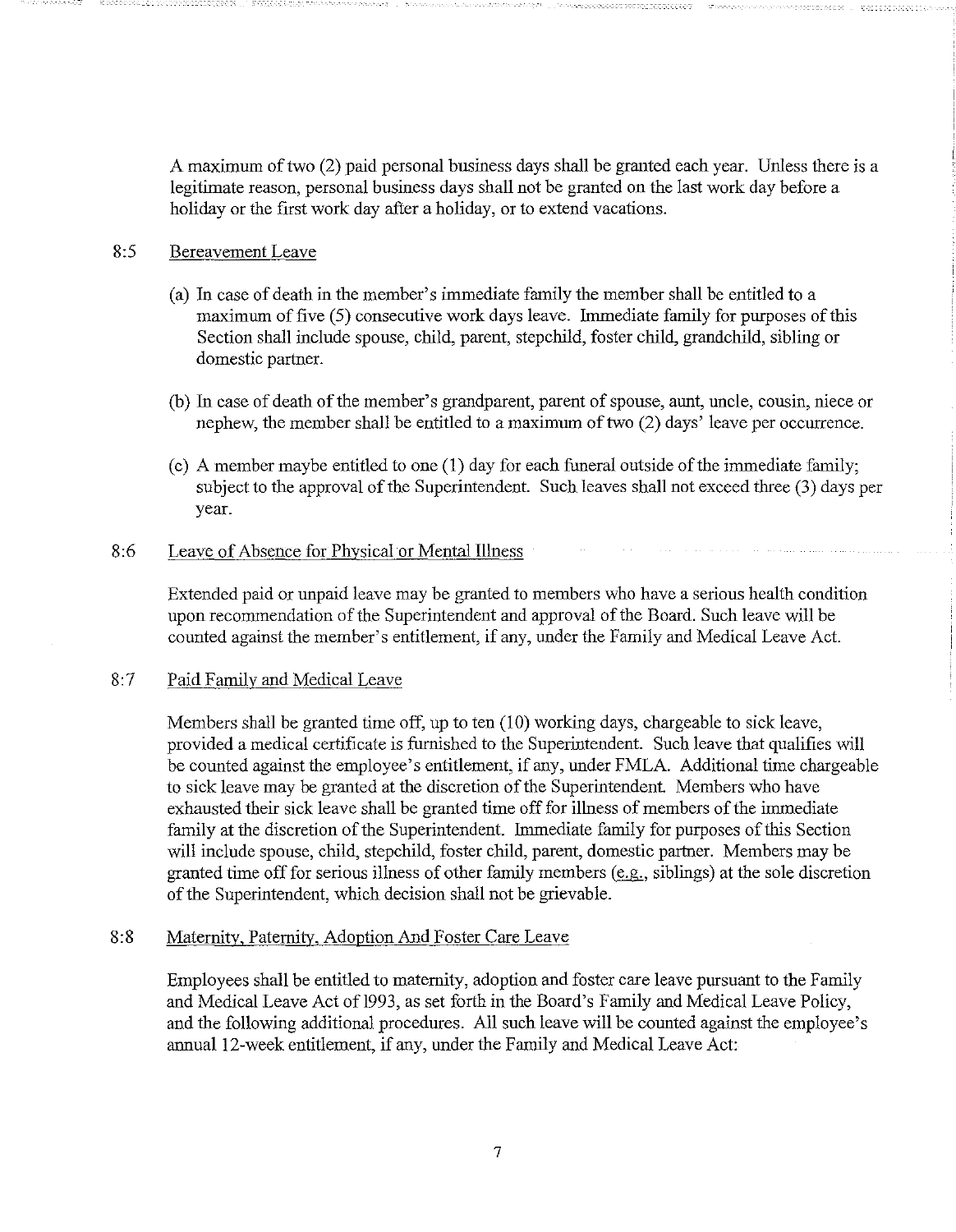#### (a) Child-Bearing Leave:

- (l) An employee shall be entitled to use accrued paid sick leave during such time before the birth of the child for pre-natal care as necessitated by the employee's physician.
- (2) The period of child-bearing leave shall be the length of time during which the employee's physician certifies that the employee is incapacitated from working. The employee shall provide a letter from her physician stating when the period of incapacity commences and when the period of incapacity is anticipated to cease.
- (b) Adoption and Foster Care Leave

An employee shall be entitled to use accrued paid personal leave as necessary for the purpose of effectuating the adoption or foster care of a child and will be granted up to an additional three (3) days under Superintendent's discretion when necessary to effectuate such adoption or foster care. An employee shall be entitled to an unpaid leave of absence immediately following the adoption of a child or the placement of the child in the foster care of the employee in accordance with the Family and Medical Leave Act and will be entitled to additional unpaid leave for child-rearing as specified in  $(c)(ii)$  below.

- (c) Child-Rearing Leave:
	- (l) An employee shall be entitled to an unpaid leave of absence for child-rearing purposes immediately following expiration of child bearing leave.
	- (2) The child-rearing leave may continue for any or all of the first twelve weeks after the birth or adoption of the child (or placement of the child in the foster care of the employee) or for the balance of the school year during which the child was born. The employee may choose to continue the child-rearing leave into the next fiscal year. The employee may choose to continue the child-rearing leave for any or all of the first twelve weeks of the next school year in accordance with the FMLA (i.e., up until the time the baby's first birthday) or may remain on such leave for the entire next school year.
	- (3) Such employee must notify the Superintendent in writing on or before June I if she will return to work at the beginning of the next school year or continue the child-rearing leave into the next school year, along with the date upon which the employee plans to return to work.

#### 8:9 Uniformed Services Leave

Uniformed Services leave shall be granted pursuant to federal law.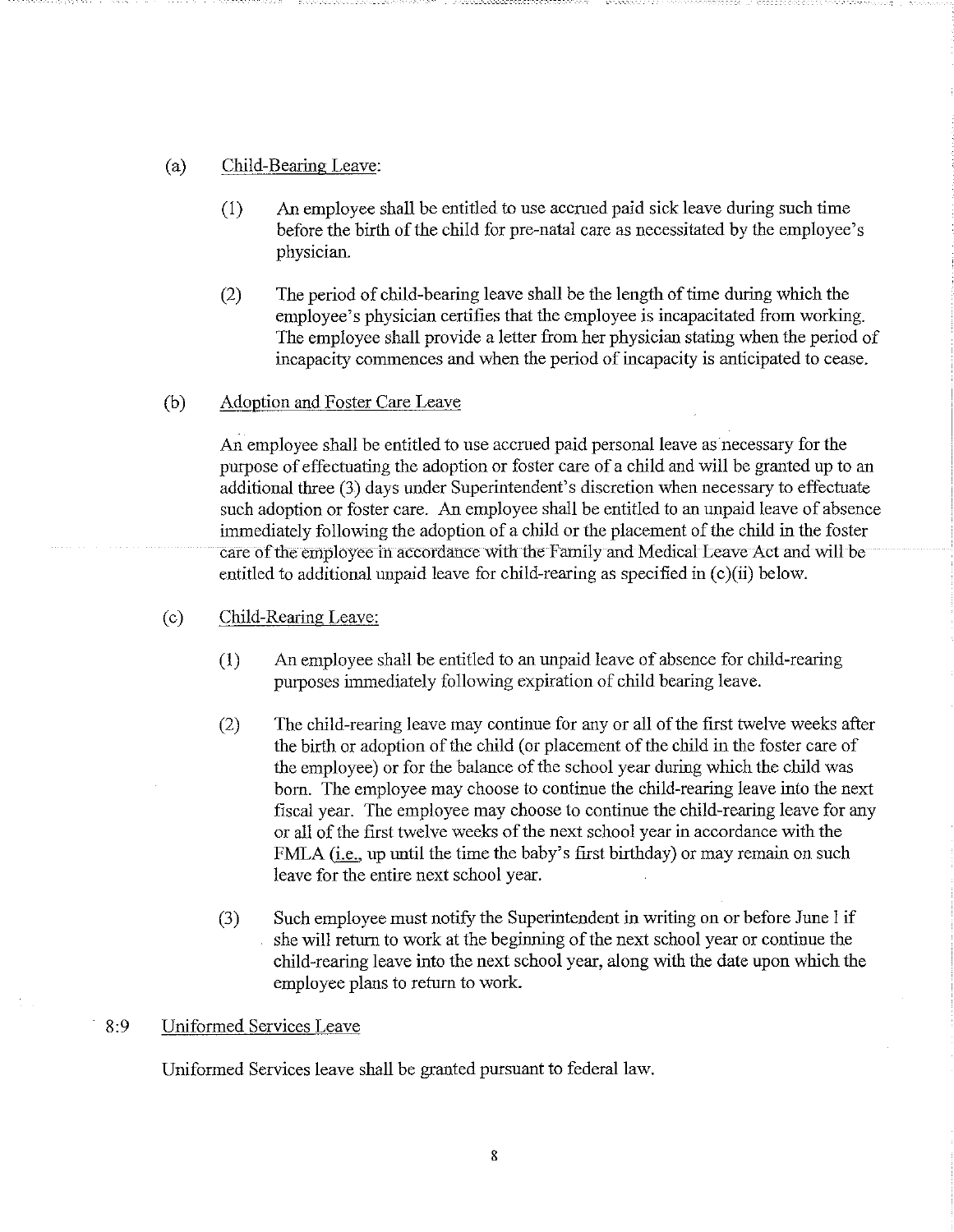8:10 Professional Development Leave – Each member is encouraged to attend professional conferences and/or workshops related to their professional growth and development. Requests for leave for professional development will be submitted in writing to the Superintendent or designee for approval. At his/her discretion, the Superintendent may approve or disapprove the leave and, if approving it, may approve it with or without pay.

#### 8: 11 Unpaid Leave

Upon written request and with the approval of the Board, a leave of absence for a specific purpose and for a specific reason not exceeding one year may be granted to a member without pay and without loss of seniority.

#### 8:12 Superintendent's Discretion

Nothing agreed to heretofore concerning absences precludes the Superintendent from granting additional paid or unpaid time off for circumstances covered or not specifically covered in this Agreement. All such requests for time off shall be brought to his/her attention through routine channels as speedily as possible. The Superintendent shall make a determination in the case of such requests for absence with regard to the number of days permitted, salary, etc. The granting or denial of additional days off with or without pay is at the sole discretion of the Superintendent and is not grievable under Article VI of this Agreement.

## ARTICLE IX **TIDTION REIMBURSEMENT**

- 9: 1 The Board desires to encourage the professional improvement of its employees in areas directly related to their field or position. Therefore, when employees with at least three (3) years service in New Britain successfully complete course credits in fields of study for which they have received the prior approval of the Superintendent, the Board will reimburse such employees onehalf of the tuition cost up to a maximum of nine (9) course credits per school year. The Superintendent shall pre-approve such courses as he/she determines to be relevant when they are part of an approved program of study in the member's field at an institution of higher education.
- 9:2 A course credit shall be defined as credit given for graduate courses, which are part of a program of higher learning (the individual need not be matriculated in said program), licensed by the Connecticut Department of Higher Education and offered by an institution of higher learning, accredited by the Connecticut Department of Higher Education, or, in the case of out-of-state institutions, by a Regional Accrediting Agency. Such course/credits must be approved in writing, in advance, by the Superintendent.

## ARTICLE X JUST CAUSE

10:1 No member shall be disciplined, reprimanded, suspended or demoted without just cause.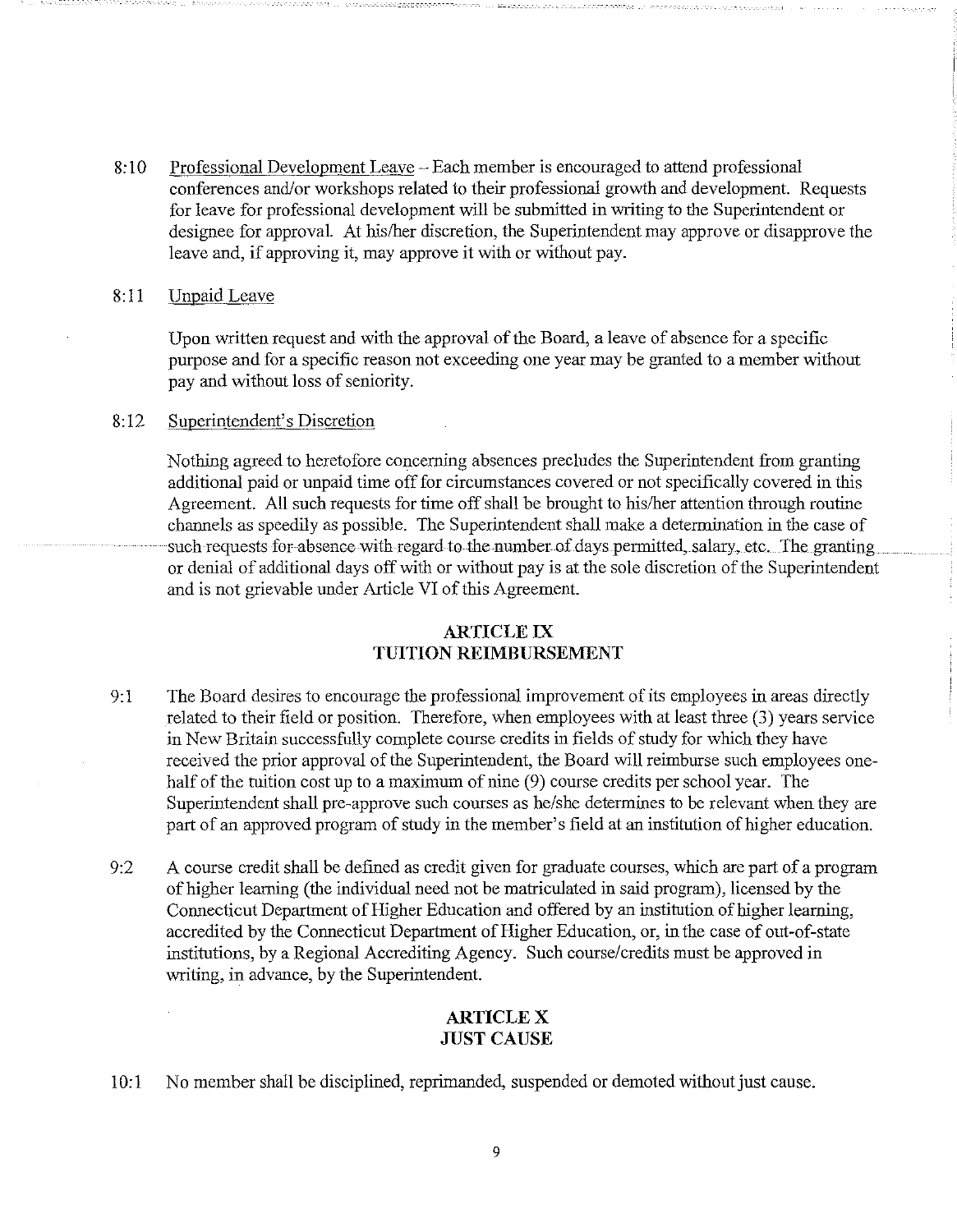## ARTICLE XI **SAVINGS CLAUSE**

11: 1 **In** the event that any provision of this Agreement is, or shall at any time be contrary to law, all other provisions of this Agreement shall remain in effect.

## ARTICLE XII MATTERS NOT COVERED

12:1 This Agreement incorporates the entire understanding of the parties on all subjects included. During the term of the Agreement, neither party shall be required to renegotiate any such subject unless the parties mutually agree in writing to reopen the Agreement for negotiation on any such subject.

## **ARTICLE XIII PRIOR PRACTICES**

13.1 The parties acknowledge that practices may develop from time to time at one or more of the district's facilities. The practices in effect prior to July  $1,2008$  shall not be binding on the parties unless they are expressly incorporated, in writing, berein.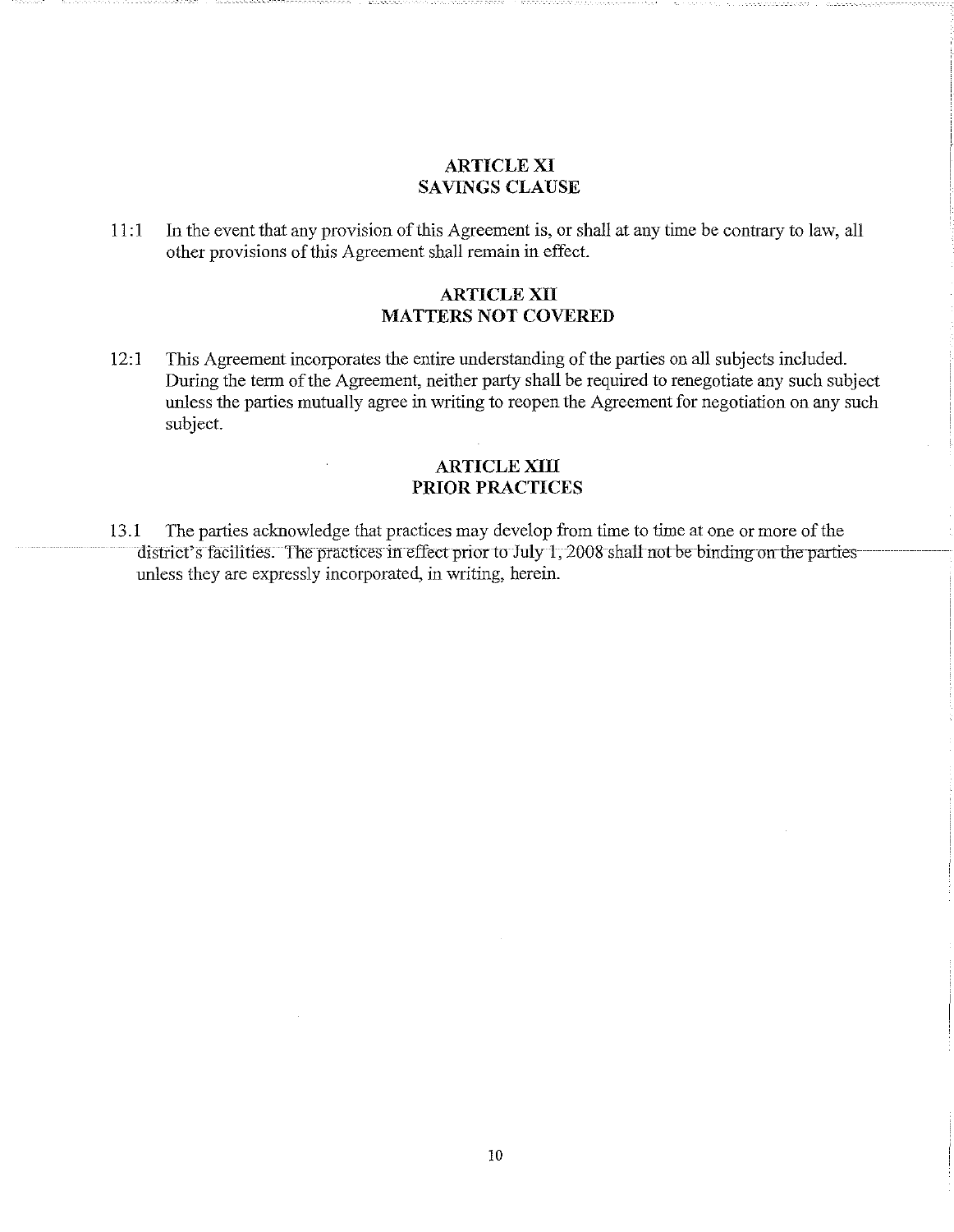## ARTICLE XIV **DURATION**

14.0 The duration of this contract will be from July 1,2016 ending June 30, 2019.

Date:  $6/23/20.17$ <br>Date:  $6/24/2017$ 

 $\bigcap$  ,  $\bigcap$  $K \rightarrow \chi N/2$ 

Raymond L/Moore, President New Britain Support Services Administrators Union

Nicholas Mercier, President New Britain Board of Education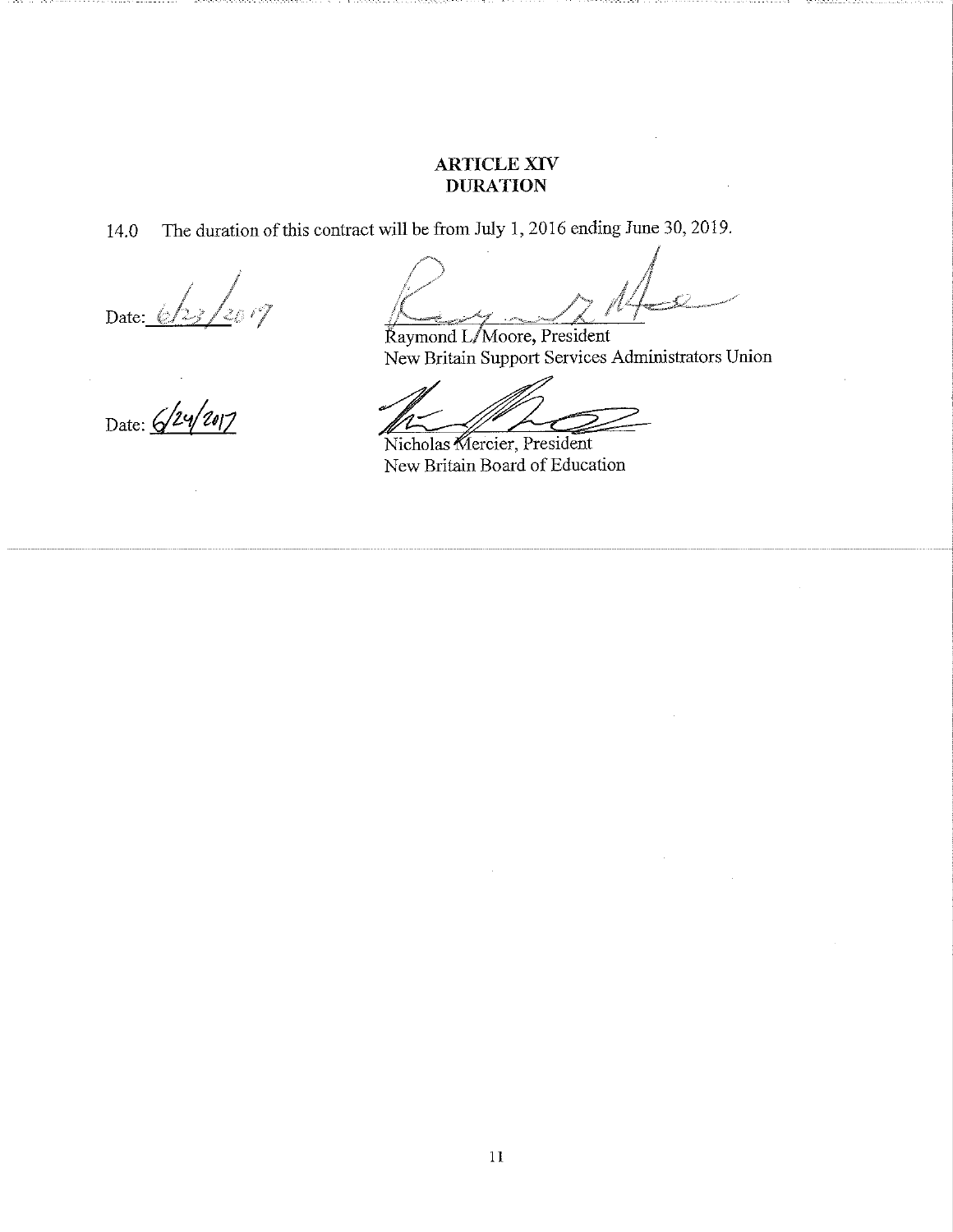## APPENDIX I SALARY SCHEDULE

# **Chief Facilities and Special Projects Officer**

|           |           |           | 2016-2017 |           |           |                     |           |
|-----------|-----------|-----------|-----------|-----------|-----------|---------------------|-----------|
| Step 1    | Step 2    | Step 3    | Step 4    | Step 5    | Step 6    | Step7               | Step 8    |
| \$116,195 | \$118,518 | \$120,889 | \$123,307 | \$124,541 |           | \$125,785 \$127,043 | \$128,314 |
|           |           |           | 2017-2018 |           |           |                     |           |
| Step 1    | Step 2    | Step 3    | Step 4    | Step 5    | Step 6    | Step7               | Step 8    |
| \$118,518 | \$120,888 | \$123,307 | \$125,773 | \$127,032 | \$128,300 | \$129.584           | \$130,880 |
|           |           |           | 2018-2019 |           |           |                     |           |
| Step 1    | Step 2    | Step 3    | Step 4    | Step 5    | Step 6    | Step7               | Step 8    |
| \$120,888 | \$123,307 | \$125,773 | \$128,288 | \$129,573 | \$130,866 | \$132,176           | \$133,498 |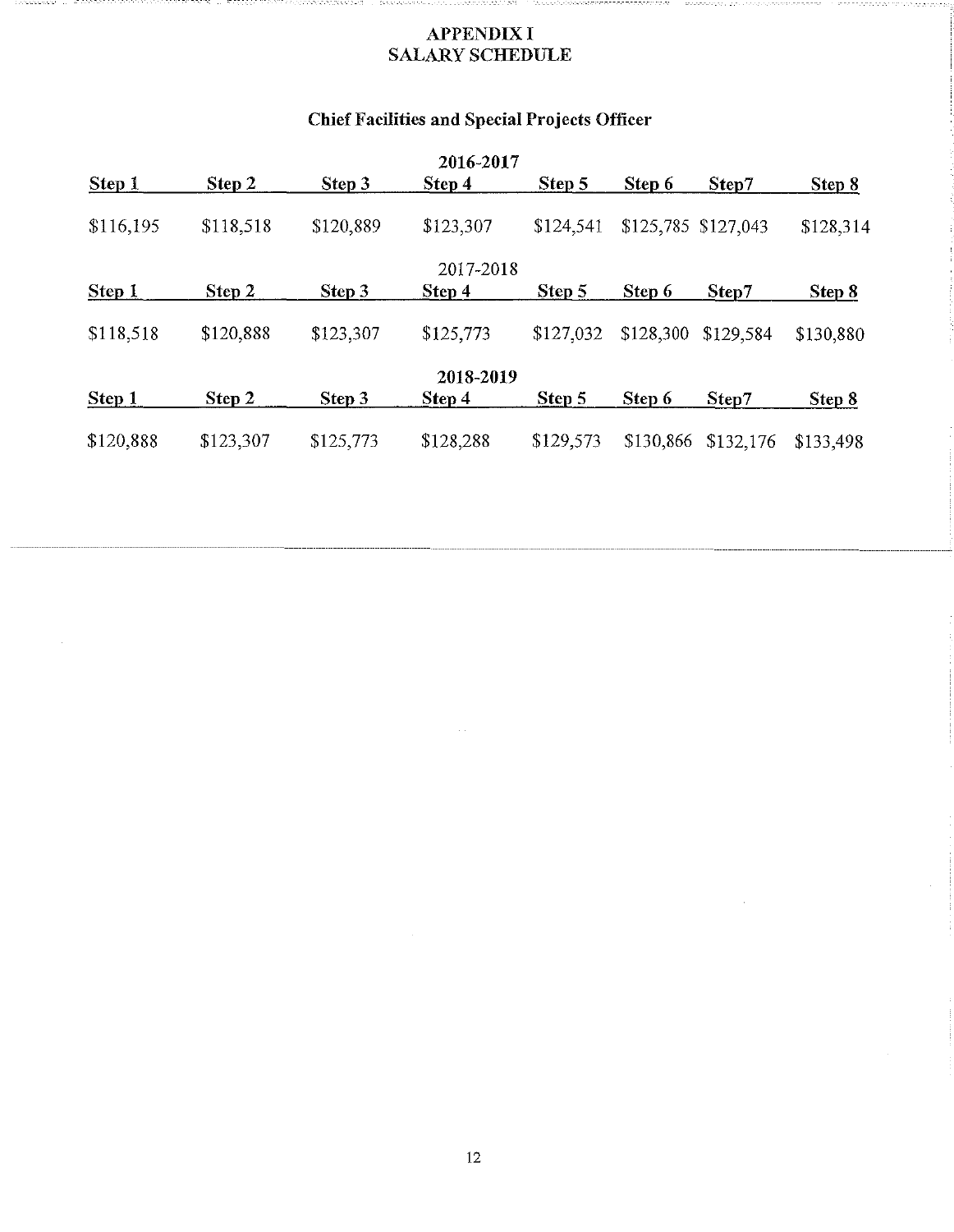#### APPENDIX II FRINGE BENEFITS

#### MEDICAL/HEALTH INSURANCE

All members shall be eligible for the insurance programs listed below:

#### **Health Insurance**

Effective July 1, 2016, a High Deductible/Health Savings Plan ("HSA") shall be the insurance plan for all employees. The deductible for the HSA Plan shall be \$2,000 for· single coverage and \$4,000 for family coverage. The Board will fund fifty percent  $(50%)$  of the applicable HSA deductible amount for each full-time employee who elects coverage under the High Deductible/HSA.

The Board's contribution toward the HSA deductible will be deposited into the HSA accounts as follows: one-fourth  $(1/4)$  of the applicable amount on July 1st of each year and the remaining three-fourths  $(3/4)$  on October 1<sup>st</sup> of each year. The parties acknowledge that the Board's contribution toward the funding of the HSA Plan is not an element of the underlying insurance plan, but rather relates to the manner in which the deductible shall be funded for actively employed teachers.

The co-pay for prescriptions drugs after the deductible will be as follows:

\$10 for generic retail \$25 for brand formulary retail \$40 for brand non-formulary retail

Covered members must obtain a prescription through mail order after the third prescription and receive a 1 OO-day supply at two times the rates listed above.

The Board and the employees shall pay the following percentages of the costs for coverage in the High Deductible/HSA plan:

| ------------<br>__________ | .<br>. | -----<br>---------------- |
|----------------------------|--------|---------------------------|
| ard<br>- - - ------        | _____  | 0,                        |
| صحير<br>------             |        | Ω0.                       |

All employees who are not eligible for the HSA shall be eligible for the insurance plan listed below: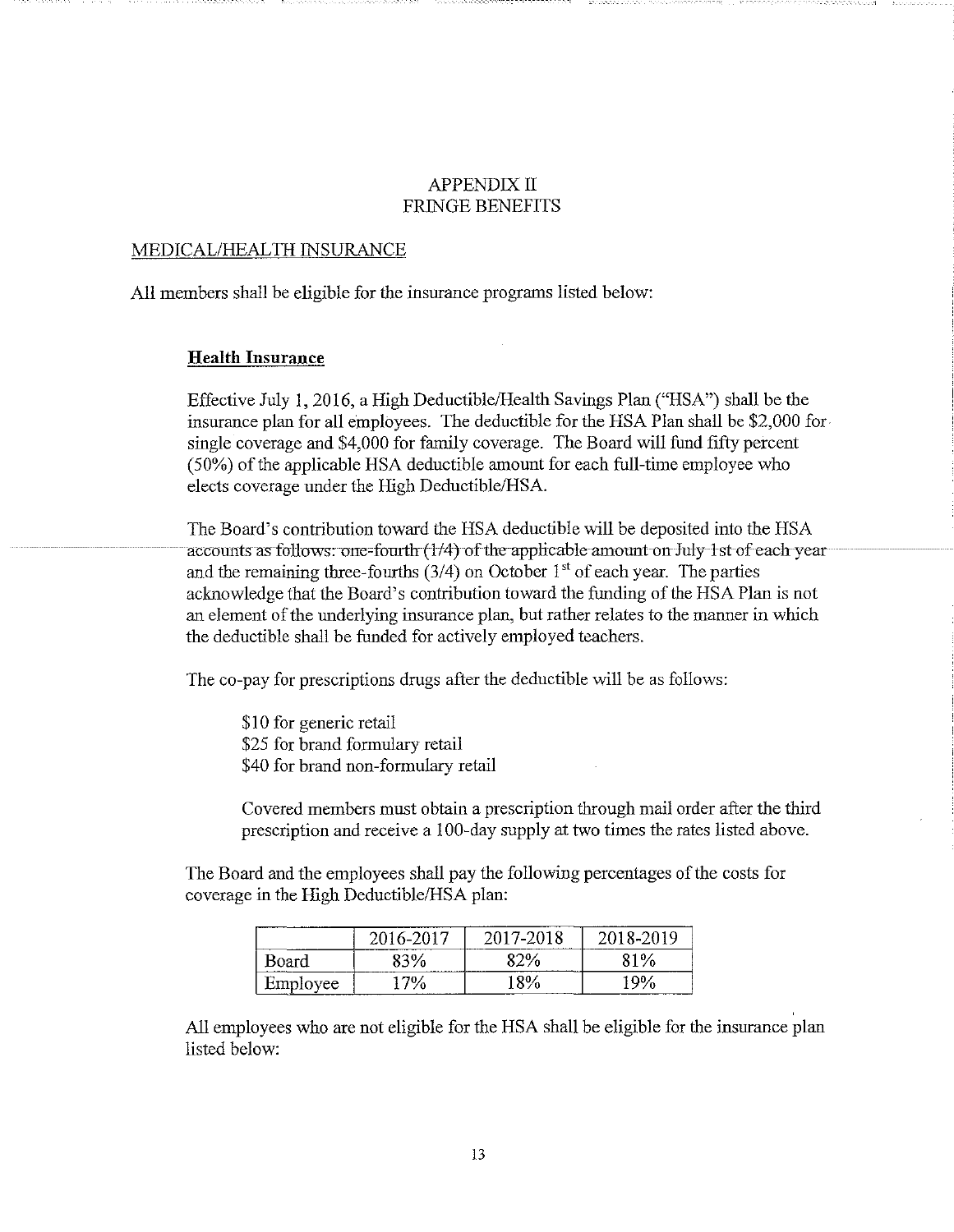Blue Shield Century Preferred with Vision Care and Prescription. The following plan changes will be implemented effective July 1, 2016:

- (a) The co-pay for medical visits will be as follows:
	- (i) no co-pay for "well" visits; \$30 for primary care office visits; \$45 for specialists
	- (ii) The emergency room visit co-pay will be \$200 (waived if admitted).
	- (iii) The hospital co-pay for inpatient stays will be \$500/day to \$2,000 per co-pay. The hospital co-pay for outpatient surgical procedures will be \$500 per outpatient admission.
	- (iv) The urgent care co-pay will be \$75.
	- (v) The out-of-network deductibles will be \$1,000/\$2,000/\$2,000.
	- (vi) The out-of-network out-of-pocket maximums will be \$2,500/\$5,000/\$5,000.

*[Amend Plan to reflect change to Cost a/Care regarding* ..... . ....... ... ...... ...... ..... ..... *····Ii1]ertilitjJ,'SrdreManelaredBenejttJ··\_····* 

b) The co-pay for prescriptions currently provided will be as follows:

\$10 for generic retail (34-day supply)

\$30 for brand formulary retail (34-day supply)

\$45 for brand non-formulary retail (34-day supply) -

Covered members must obtain a prescription through mail order after the third prescription and receive a 100-day supply at two times the rates listed above.

PPO Premium cost sharing. Commencing in the 2016-17 plan year, each eligible employee participating in the Anthem BC/BS Century preferred insurance program shall pay twenty-two percent (22%) of the annual cost for the Anthem BC/BS Century Preferred insurance program listed above for which he/she is eligible and which he/she selects; effective in the 2017-18 plan year employees shall pay twenty-three percent (23%) of the annual premium cost for said coverage; effective in the 2018-19 plan year employees shall pay twenty-four percent (24%) of the annual premium cost for said coverage. The Board shall pay the balance of the cost of such insurance programs.

c) Excise Tax. If the Board receives notice that the total cost of a group health plan or plans offered under this contract will trigger an excise tax under Internal Revenue Code Section 49801, or any other local, state or federal statute or regulation, during the term of this contract, the Board and the Union will, upon the request of the Board, engage in mid-term negotiations regarding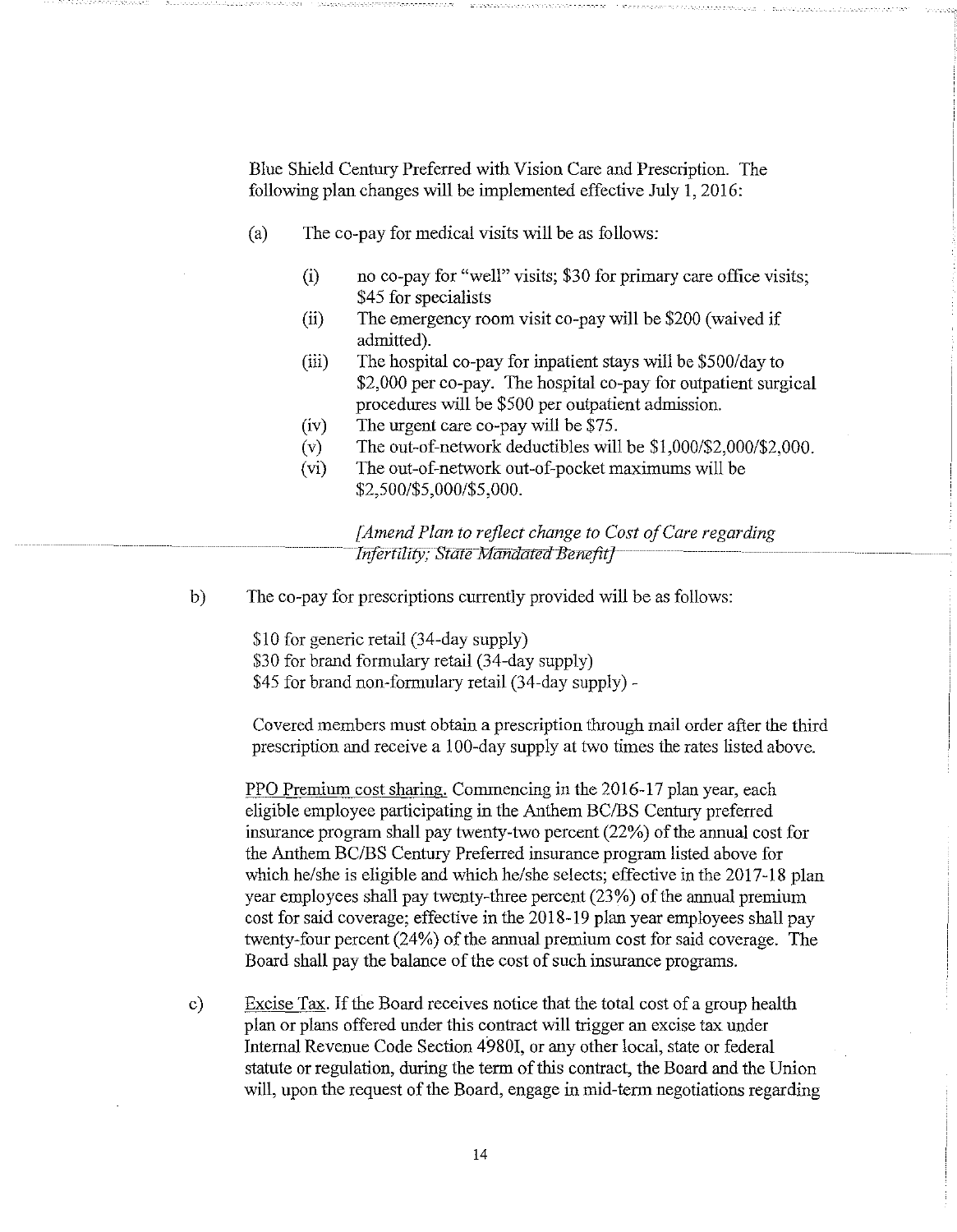the impact of such excise tax, in accordance with the Municipal Employees Relations Act (MERA).

d) Delta Dental. [Amend Plan to have deductibles on Class 2 of \$251\$75; Class 2 Benefits reimbursed at 80% 1

#### SECTION 125 AND FLEXIBLE SPENDING ACCOUNTS

In accordance with Internal Revenue Service Regulations, the Board agrees to maintain a Section 125 Plan under which a member may designate pre-tax dollars for certain medical costs such as premium cost sharing amounts, deductibles, co-insurance charges and certain medical care not covered under existing insurance programs. In addition, a member also may designate pre-tax dollars for a flexible spending account for un-reimbursed medical expenses and for dependent child care expenses. A monthly administrative fee will be charged for enrollment in one or more of the flexible spending account plans.

#### LIFE INSURANCE

Two and one-half  $(2.5)$  times the administrator's salary, rounded off to the nearest higher thousand dollars for Life Insurance covering the employee only. If permitted by the insurance carrier, individual members shall be entitled to purchase additional coverage in multiples of \$10,000. Such additional coverage shall be paid by the employee. The Board may change insurance carriers provided the same insurance coverage is maintained.

#### LONG TERM DISABILITY

The Board shall provide an equal sum of money for each participant for the purpose of providing a long-term disability insurance policy. The policy purchased would be individually issued and individually owned. The Board shall reimburse the participant an amount equal to fifty percent (50%) of the participant's premium payment, with a maximum Board reimbursement of Seven Hundred Fifty Dollars (\$750) per fiscal year.

The Board's payment towards the premium cost of such long-term disability policy will be subject to a written request by the employee for such benefit along with documentation of the annual cost of such policy.

#### CHANGE OF INSURANCE CARRIER

The Board reserves the right to change insurance carriers to those that will provide coverage that is substantially equal to or better than that which is in effect. Prior to implementing such substitute coverage and benefits, the Board shall give the NBSSA at lease thirty (30) days written notice. If the NBSSA believes that such coverage is not substantially equal to or better than that which is currently in effect, the NBSSA may file any objection to such effect with the Board. If the parties are unable to resolve the dispute within the next thirty (30) days